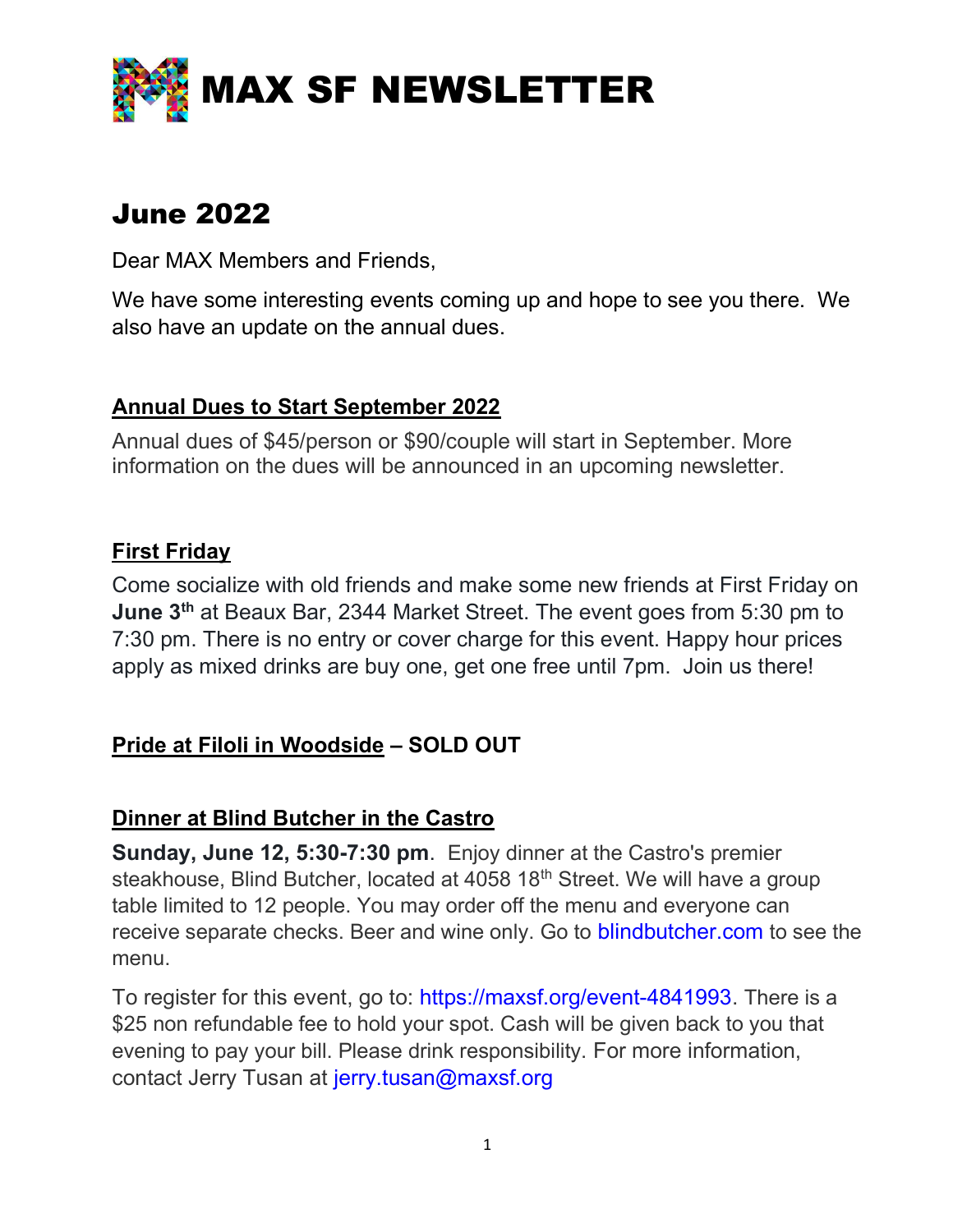

# Third Thursday

Third Thursday will be back at Beaux on June 16<sup>th</sup> from 5:30pm to 7:30pm. Like the First Friday event, there is no entry fee, and the same half price drink specials apply.

# Miniature Golf at Mission Bay

Friday, June 17, 6:00 pm. Join MAX for tee time at Stagecoach Greens, the City's only outdoor mini golf course. Experience the history and fun of San Francisco. Every one of the 18 holes tells a unique story of boom and bust in the West and explores the elements that shape the San Francisco experience. Playing the course would take roughly an hour or so. For more information, click on: https://www.stagecoachgreens.com/cms/



After golfing, we will have an optional casual meal at the adjacent Parklane Garden / Spark Social SF, an outdoor food truck park, beer & sangria garden, and event space. The numerous food trucks and food/drink buildings offer a wide variety of different cuisines that is sure to satisfy everyone's palette!

The event is limited to 12 people, but a waitlist will be made available for possible additional spaces. The event is \$19/person, which consists of a \$16 green fee plus a \$3/person booking fee. No refunds. To register for this event, go to: https://maxsf.org/event-4845136 For more information, contact event champion, Jim Tom, at jim.tom@maxsf.org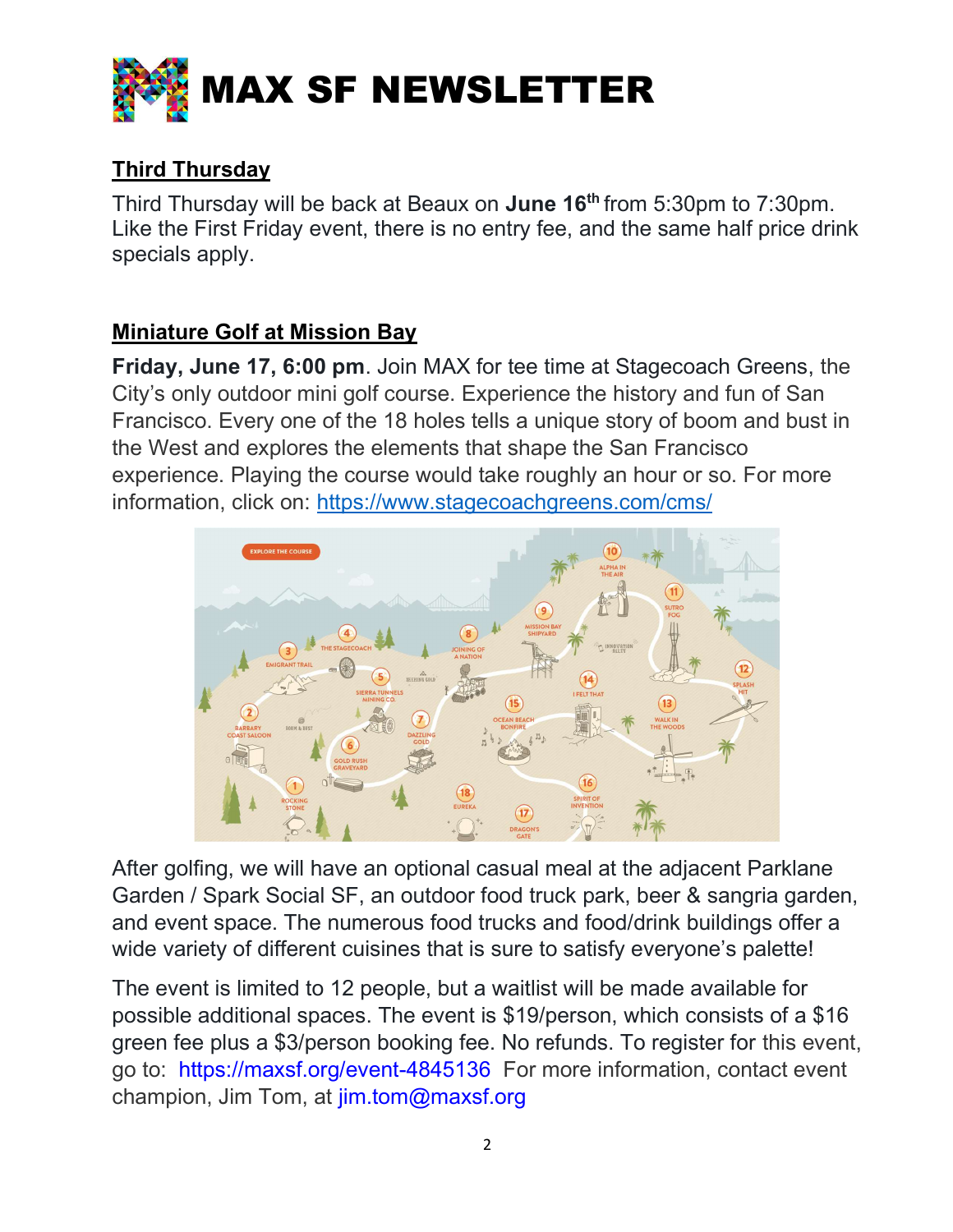

#### Frameline at Castro Theater - "Fun in Shorts: Tutti Frutti"

Sunday, June 26, 10:00 am / 11:00 am. Frameline, the International LGBTQ film festival that runs every June as part of San Francisco Pride Month, will be showing "Fun in Shorts: Tutti Frutti" at 11 am, at the Castro Theater. This is an annual festival favorite – a collection of hilarious gay short films, curated by Frameline's organizers. To buy tickets for the festival or to read a more detailed synopsis of this event, go to

https://www.frameline.org/films/frameline46/fun-in-shorts-tutti-frutti, or buy tickets at the Frameline's pre-festival Box Office in Fabulosa Books at 489 Castro Street during their posted business hours. Buy tickets early, because they sell out fast! Ticket prices vary, depending on your age, or if you are a member of Frameline. Theater requires proof of vaccination and a mask.

Frameline films have open seating (first come, first served, when the theater opens just prior to each show). MAX members will meet in front of Twin Peaks Tavern at 10:00 am, then stand in the Frameline entry line for the movie, so that we can all go in together and sit in the same area as a group. After the movie, everyone is welcome to join us for a casual lunch at a nearby restaurant in the Castro.

To attend, sign up on the MAX website to let us know how many attendees to expect. But be sure to buy your own ticket separately and individually. Click here to register for this event: https://maxsf.org/event-4845238 Your event organizer is Bruce Cecil who can be reached at bruce.cecil@maxsf.org

If you are interested, join Bruce for any of the three following Frameline films below, by sending him an email and following the same basic protocol of meeting at Twin Peaks Tavern, one hour before the start of the film. All three are at the Castro Theater.

- "Queer as Folk" Friday, June 17 at 6:15 pm
- "My Fake Boyfriend" Saturday, June 18 at 8:30 pm
- "Fire Island" Thursday, June 23, at 8:50 pm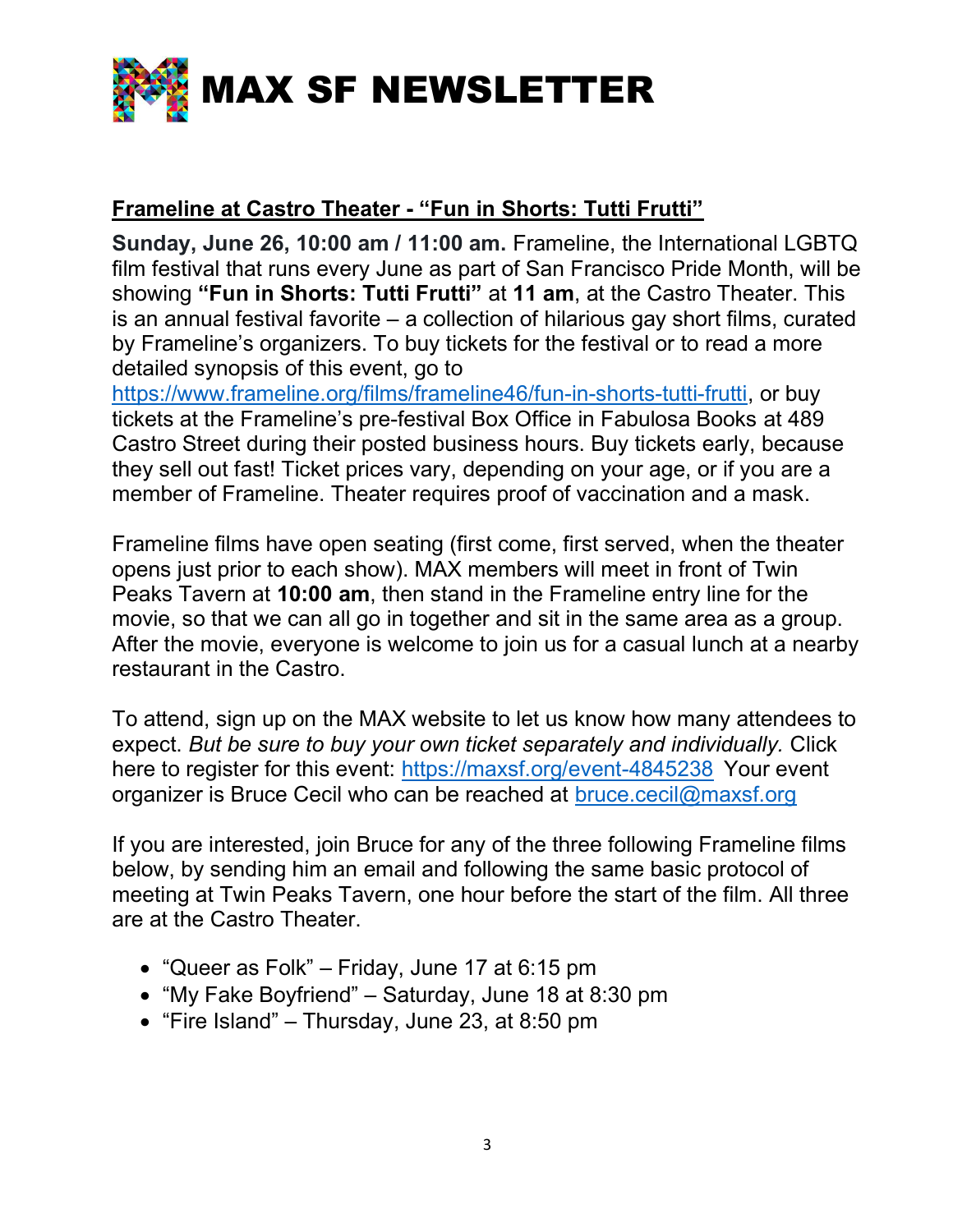

# Volunteer for Project Open Hand

Monday, June 27, 9:00 am to 12 pm. Join MAX in volunteering at Project Open Hand, a non-profit social services organization borne during the AIDS epidemic in the 1980s to prepare meals for those with AIDS suffering from malnutrition. The organization continues to serve people with HIV/AIDS, and has expanded to feed seniors and people fighting cancer, heart disease, diabetes and many other serious illnesses. A documentary on the founder, Ruth Brinker, premiered at the Castro Theater in May 2022, and told of her legacy of healing people through meals with love. For more information on Project Open Hand, go to: http://www.openhand.org/

Project Open Hand relies on volunteers to fulfill its mission. Mondays is the one day of the week designated for groups. MAX volunteers will work together on tasks such as packaging and sorting bulk items into individual portions, culling produce, stocking perishable items, and assembling grocery bags for Project Open Hand clients.

The group size is limited to 20 people. Go to: https://maxsf.org/event-4845495 to register for this event with MAX. Volunteers will complete the individual registration process later with Open Hand. Location is 730 Polk Street at Ellis Street.

After our shift, we can go for an optional lunch at the nearby La Cocina Municipal Marketplace that opened in 2021 as the nation's first women-led food hall. The marketplace strives to offer economic opportunities for workingclass women entrepreneurs who are graduates of La Cocina, a non-profit kitchen incubator.

Contact event organizer, Jim Tom, at jim.tom@maxsf.org for more information.

# Benefit – Cocktail social at Ruth's Table Gallery

Friday, August 12, 5:30pm. MAX will have a private gathering with wine and appetizers for an art exhibit titled "A World Free of Plastic Imagined". The exhibition aims to call attention to and expand our understanding of the issue of plastic pollution through the lens of Bay Area artists. The curator and a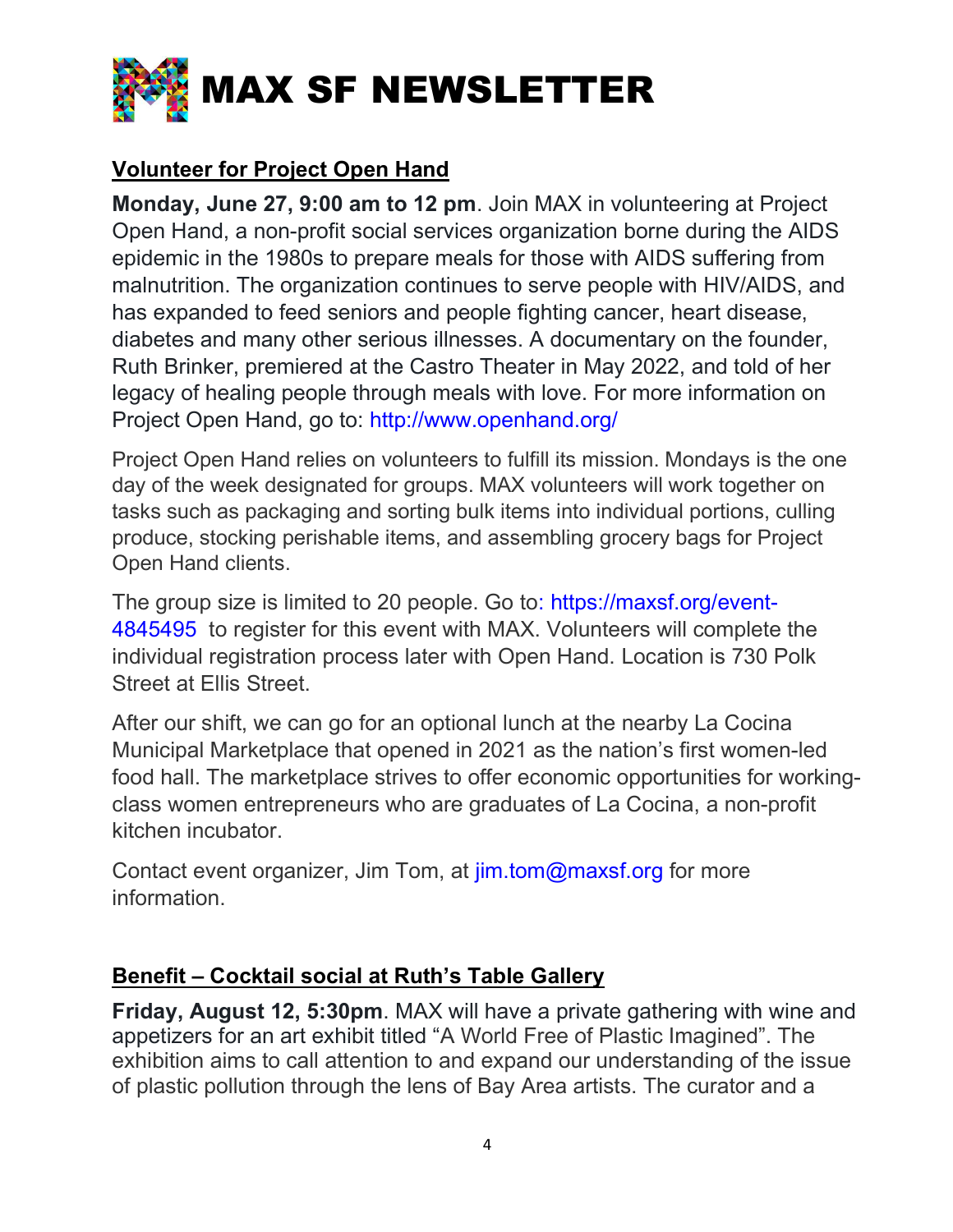

couple of the artists will be present at our event to provide a brief overview. Proceeds will benefit Ruth's Table, an arts non-profit that uses the power of creativity and intergenerational relationships to build a more inclusive and connected community. Website is: www.ruthstable.org.

More information will be forthcoming soon.

#### Event Recap

- June 3 First Friday
- June 4 Filoli
- June 12 Dinner at Blind Butcher
- June 16 Third Thursday
- June 17 Miniature Golf Stagecoach Greens
- June 26 Frameline "Fun in Boy's Shorts Tutti Frutti"
- June 27 Volunteer for Project Open Hand

# Other Upcoming Events

Events in the planning stages include the following activities plus Beaux Bar. Upcoming newsletters will provide more details. Contact a board member to help champion an event!

- July 14 Cocktails at the new Castro Hotel Lobby Bar
- July 17 Brunch/lunch at Velvet Raven
- July 23 Photography exhibit, wine and cheese
- August 12 Benefit cocktail social at Ruth's Table gallery
- August/Sept Dine-about at Poesia
- Summer/Fall Thai Cooking Class